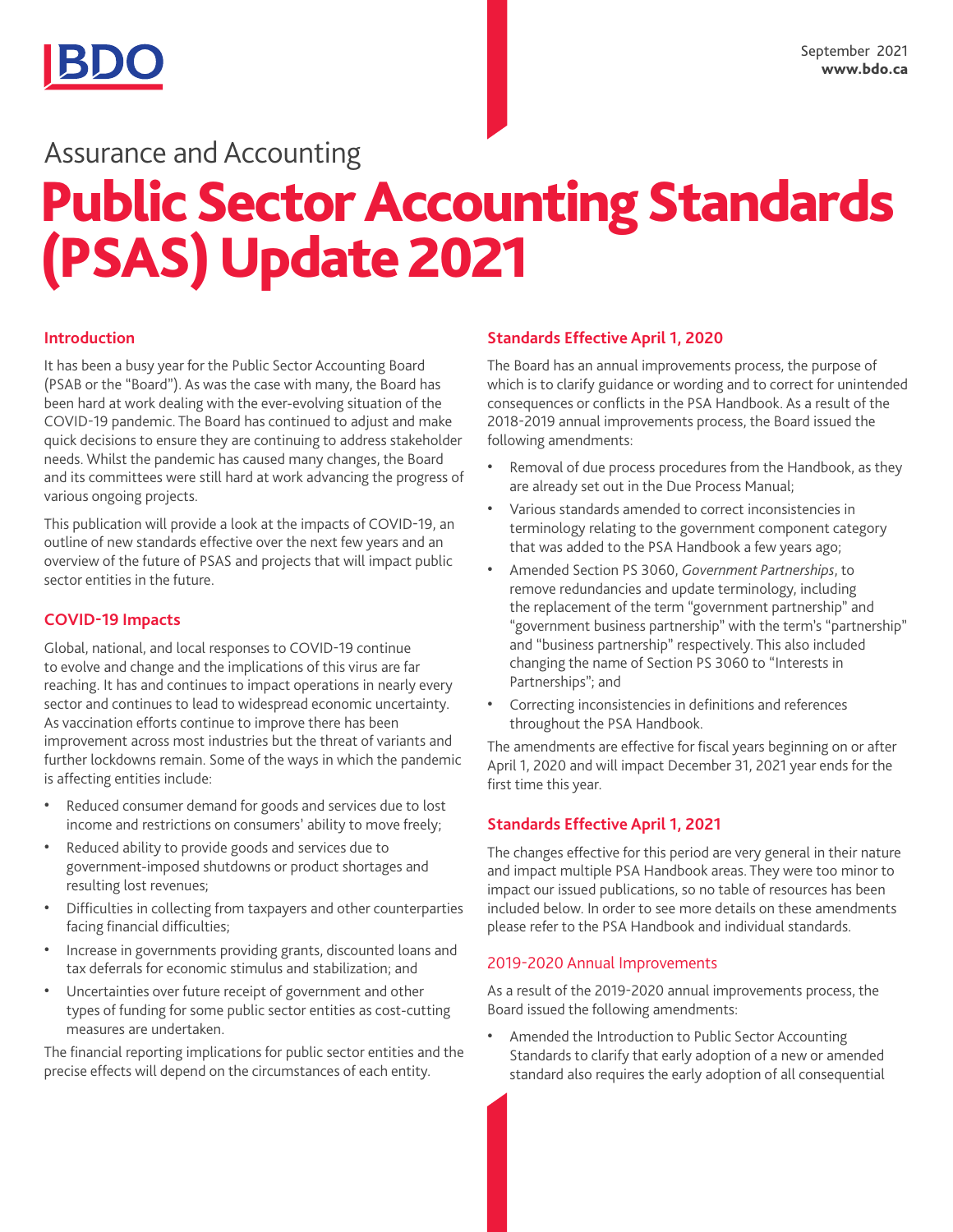amendments related to that standard. This also clarifies that the consequential amendments cannot be early adopted if the related amended standard has not also been early adopted.

- Update the disclosure requirements in individual standards relating to Section PS 3380, *Contractual Rights* to require the disclosure of both contractual rights and contractual obligations; and
- Replace the term contingencies in individual standards with the term's contingent assets and contingent liabilities.

The Board issued these amendments in November 2020 with earlier adoption permitted.

#### Modification of PSAB's GAAP Hierarchy

As you will see later in this publication the PSAB has made a decision on its International Strategy going forward. As part of this decision, Section PS 1150, *Generally Accepted Accounting Principles* has been amended to position the International Public Sector Accounting Standards ("IPSAS") as the first accounting framework that should be consulted where situations or transactions are not covered by primary sources of GAAP or in situations where assistance is needed to apply primary sources of GAAP. For March 31, 2022 and December 31, 2022 year ends entities will now consult the IPSASs.

This amendment would only apply to new transactions or other events where the entity currently has no accounting policy outlined. Public Sector entities would not be required to revise existing accounting policies determined prior to this amendment.

#### **Standards Effective April 1, 2022**

In the prior year, the PSAB had been mindful of the evolving situation related to the COVID-19 pandemic and sought to alleviate pressures on public sector organizations as they navigated these difficult times. As a result, PSAB deferred the effective dates for the following amendments and new standards to fiscal years beginning on or after April 1, 2022. Refer to the publications provided in the table below for more detailed information.

#### Asset Retirement Obligations

In March 2018, the Board issued new Section PS 3280 on asset retirement obligations. Prior to this, the PSA Handbook did not include specific guidance on accounting for asset retirement obligations.

#### **Recognition and Measurement**

Under the new standard, an asset retirement obligation is a legal obligation associated with the retirement of a tangible capital asset controlled by a public sector entity. Asset retirement obligations associated with tangible capital assets include post-retirement operation, maintenance, and monitoring costs. A liability for an

asset retirement obligation would be recognized when all of the following criteria are met:

- There is a legal obligation to incur retirement costs in relation to a tangible capital asset;
- The past transaction or event giving rise to the liability has occurred;
- It is expected that future economic benefits will be given up; and
- A reasonable estimate of the amount can be made.

Recognition of asset retirement costs is accomplished by increasing the carrying amount of the related tangible capital asset, or a component thereof, and then expensing this amount in a rational and systematic manner. A present value technique may be the best method of estimating the liability. Depending on the nature of a re-measurement and whether the asset remains in productive use, subsequent re-measurement of the liability could result in either a change in the carrying amount of the related tangible capital asset or a component thereof, or an expense. Asset retirement costs associated with an asset that is not recognized on the public sector entity's financial statements and those associated with assets no longer in productive use would be expensed immediately.

#### **Landfills**

The new standard includes landfill related asset retirement obligations within its scope so that all asset retirement obligations are accounted for consistently within the public sector. Existing Section PS 3270, *Solid Waste Landfill Closure and Post-closure Liability* will be withdrawn once Section PS 3280 becomes effective. This change will result in asset retirement obligations associated with landfills recognized earlier than they are under the current guidance.

#### **Amendments to Section PS 3260**

Changes have been made to Section PS 3260, *Liability for Contaminated Sites*, to clarify what will fall within the scope of this standard vs. the scope of the new asset retirement obligation standard. Additionally, under the new standard any expected recoveries associated with the asset retirement obligation would not be netted against the liability. In the past, Section PS 3260 has allowed recoveries to be netted against the liability. To improve consistency between the two standards, Section PS 3260 has been amended to no longer allow netting.

#### Financial Instruments, Foreign Currency, Financial Statement Presentation and Portfolio Investments

During 2018, the Board delayed the effective date for Sections PS 3450, *Financial Instruments*, and PS 2601, *Foreign Currency Translation*. These Sections were applicable for fiscal years beginning on or after April 1, 2021, for public sector entities that did not previously apply the CPA Canada Handbook – Accounting prior to adopting the PSA Handbook. Therefore, public sector entities that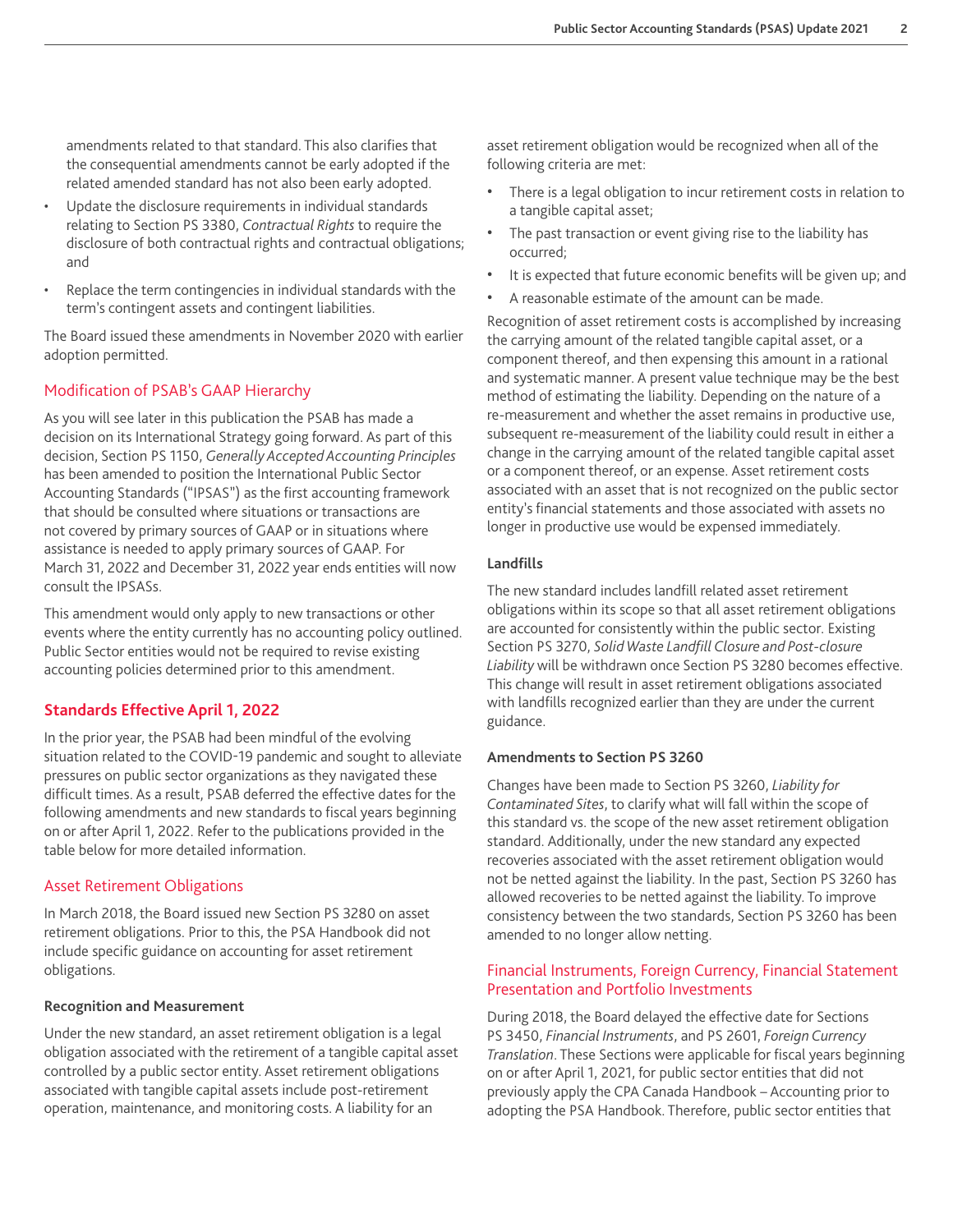meet this criteria, such as governments, would have applied these Sections for the first time to their March 31, 2022, year-ends (for governments with calendar year ends, December 31, 2022, would have been the first year-end affected). As the PSAB decided to delay the effective dates for all standards by one year due to COVID-19 each of these dates has been pushed yet again, such that they are now applicable for fiscal years beginning on or after April 1, 2022. This means the first years ends impacted will be March 31, 2023 and December 31, 2023.

At the same time public sector entities adopt these two Sections, they must also adopt Section PS 1201, *Financial Statement Presentation*, Section PS 3041, *Portfolio Investments*, and the effective interest method outlined in paragraph .25 of Section PS 3050, *Loans Receivable*. For more details on these standards, please refer to our publication "A Guide to Accounting for Financial [Instruments in the Public Sector](https://www.bdo.ca/en-ca/insights/assurance-accounting/psas/a-guide-to-accounting-for-financial-instruments-in-the-public-sector/)."

The original delay in the effective date was due to concerns raised by senior governments in some provinces on the implementation of Sections PS 2601 and PS 3450 related to recognition and measurement of derivatives, the lack of a standard on hedge accounting, and the accounting treatment for bond repurchases. The Board investigated various options to address these concerns and recently issued three further amendments to the above standards in the current year. The details of the amendments are described below, and these amendments would be effective in the same periods the above standards are first applied.

#### Financial Instruments: Federal Government Narrow-Scope **Amendments**

The Board issued amendments to Section PS 2601, *Foreign Currency Translation* to address the presentation of the exchange gain or loss component of a financial instruments change in fair value when, that financial instrument is associated with the federal government's foreign reserves. Section PS 1201, *Financial Statement Presentation*, was amended to clarify that foreign exchange gains or losses from such instruments, are not required to be presented in the statement of remeasurement gains and losses.

#### Financial Instruments: Foreign Exchange Narrow-Scope Amendments

The Board issued amendments to Section PS 1201, *Financial Statement Presentation*, Section PS 2601, *Foreign Currency Translation*, and Section PS 3450, *Financial Instruments*. The amendments to Section 2601, allow all public sector entities to make an accounting policy election for financial assets and financial liabilities arising from a foreign currency transaction to, on initial recognition, recognize their exchange gains and losses, including the foreign exchange gain or loss component of changes in fair value, directly in the statement of operations.

Section PS 1201 has been amended as a result of the above, to clarify that these exchange gains and losses subject to the election would not be recognized in the statement of remeasurement gains and losses. Section PS 3450 has been amended to require disclosure of the carrying value of financial assets and liabilities to which the above election is applied in the notes to the financial statements.

#### Financial Instruments: Presentation Narrow-Scope Amendments

The Board issued amendments to Section PS 1201, *Financial Statement Presentation* to clarify the presentation of derivatives. The amendments include:

- The remeasurement impact of derivatives and other categories of financial instruments may be presented as separate line items on the statement of changes in net debt;
- A new subtotal for the change in net debt excluding the impact of remeasurement gains and losses may be presented on the statement of change in net debt; and
- A footnote on the net debt indicator may be included in the statement of financial position to refer readers to the additional detail provided on the statement of changes in net debt.

| <b>Amendment/ New Standard</b>                                                                                                                                                                                                                                                      | <b>Resources</b>                                                                                                                                                                                                                                                                                                                                                                                                                           |
|-------------------------------------------------------------------------------------------------------------------------------------------------------------------------------------------------------------------------------------------------------------------------------------|--------------------------------------------------------------------------------------------------------------------------------------------------------------------------------------------------------------------------------------------------------------------------------------------------------------------------------------------------------------------------------------------------------------------------------------------|
| New Section PS 3280, Asset<br><b>Retirement Obligations</b>                                                                                                                                                                                                                         | <b>Asset Retirement Obligations</b><br>$\bullet$<br>(ARO): A Practical Approach<br>to Section PS 3280<br>PSAB at a Glance: Section<br>PS 3280, Asset Retirement<br><i><b>Obligations</b></i>                                                                                                                                                                                                                                               |
| New Sections PS 3450,<br>Financial Instruments; PS 2601,<br>Foreign Currency Translation;<br>PS 3041, Portfolio Investments;<br>PS 1201, Financial Statement<br>Presentation; and amendments<br>to Section PS 3050, Loans<br>Receivable, on accounting for<br>financial instruments | PSAB at a Glance: Section<br>٠<br>PS 1201, Financial Statement<br>Presentation<br>PSAB at a Glance: Section<br>$\bullet$<br>PS 2601, Foreign Currency<br>Translation<br>PSAB at a Glance: Section PS<br>3041, Portfolio Investments<br>PSAB at a Glance: Section PS<br>3050, Loans Receivable<br>PSAB at a Glance: Section PS<br>3450, Financial Instruments<br>A Guide to Accounting for<br>Financial Instruments in the<br>Public Sector |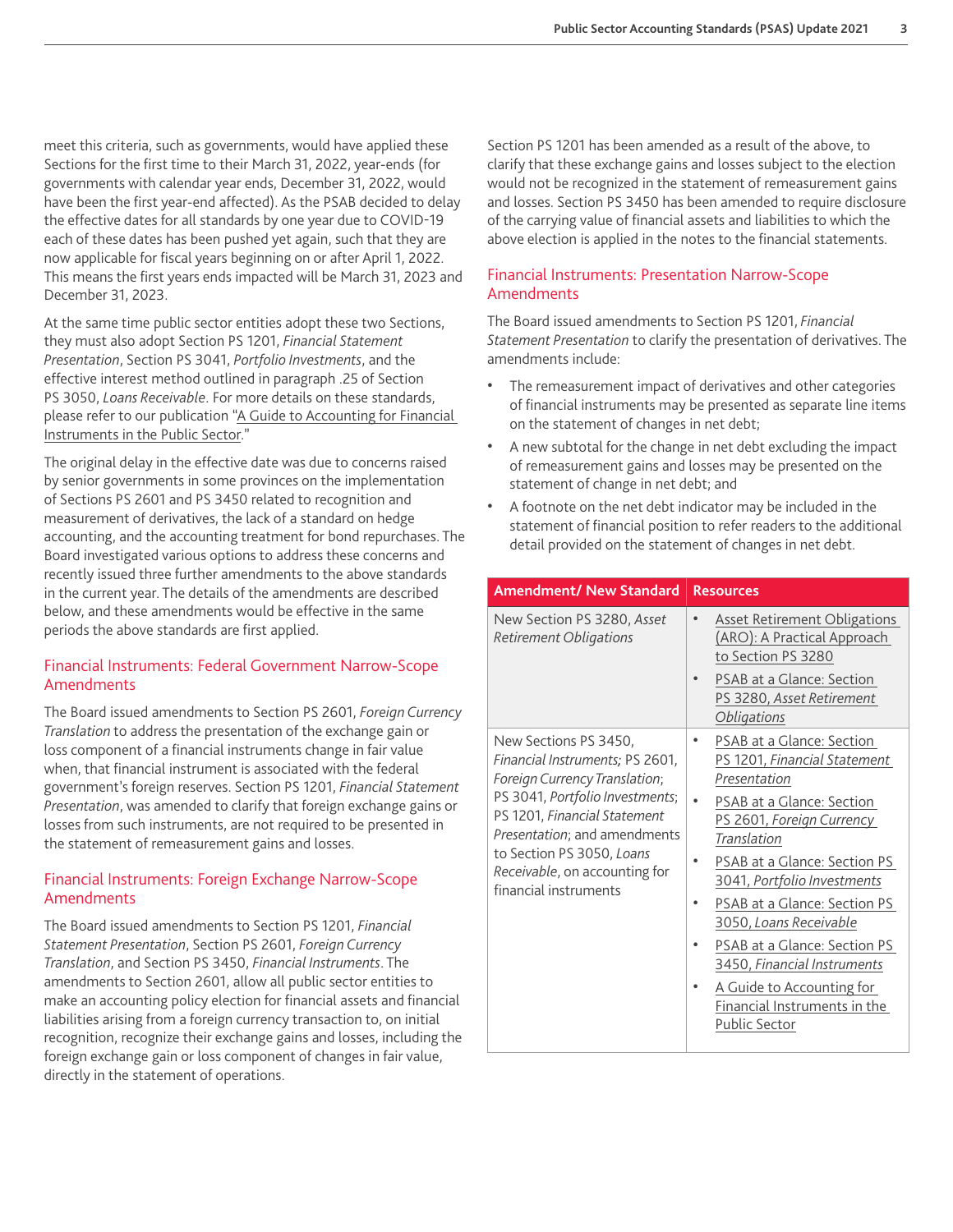#### **Standards Effective April 1, 2023**

Similarly, in order to give entities more time to implement any needed changes, PSAB decided to defer the effective date for the Revenue standard, which was originally effective for fiscal years beginning on or after April 1, 2022, by one year to fiscal years beginning on or after April 1, 2023. The Purchased Intangibles and Public Private Partnerships guidance was issued in the current year with an original effective date of April 1, 2023. Refer to the publications provided in the table below for more detailed information.

#### Revenue

In November 2018, the Board issued new Section PS 3400, *Revenue*. Prior to this, the PSA Handbook only contained guidance on specific transactions such as, taxation, government transfers, etc. As a result, many public sector entities consulted other sources of GAAP when accounting for types of revenue for which the PSA Handbook did not provide specific guidance, which resulted in diversity in practice.

The new standard establishes overall guidance on how to account for and report revenue. The standard makes a distinction between transactions that include performance obligations (exchange transactions) and those that do not include a performance obligation (non-exchange transactions). A performance obligation is an enforceable promise to provide specific goods or services to a specific payor. Based on the definition, in order to identify a performance obligation a public sector entity must be able to identify a distinct good or service and a specific payor. Revenue from transactions with performance obligations is recognized when (or as) the public sector entity satisfies a performance obligation by providing the goods or services to a payor. Therefore, once a performance obligation is identified, an assessment is needed to determine whether revenue recognition occurs over a period of time or at a point in time.

#### **Transactions with Performance Obligations Satisfied at a Point in Time**

A performance obligation is satisfied, and revenue is recognized when control of the benefits for a good or service have been transferred to the payor. Some indicators that control has been transferred include, but are not limited to:

- When the payor is able to use or direct the use, sell, or exchange and obtain substantially all the remaining benefits from the good or service; or
- When the payor has hold of the good or service and can use it at their discretion.

If a performance obligation is not satisfied over a period of time (as described in the next section below), then it must be recognized at a point in time considering the above criteria. An example of a transaction where a performance obligation would be recognized at a point in time would be when a public sector entity sells a recycling bin, since after the initial sale transaction the payor controls the asset and there are no further performance obligations for the public sector entity to complete.

#### **Transactions with Performance Obligations Satisfied Over Time**

When control of the benefits associated with a good or service passes to the payor over time, then the entity recognizes revenue over a period of time if any of the following indicators are met:

- The payor simultaneously receives and consumes the benefit as the public sector entity fulfils the performance obligation;
- The public sector entity's performance creates or enhances an asset that the payor controls or uses as the asset is created or enhanced;
- The public sector entity's performance does not create an asset with an alternative use to the public sector entity, and the public sector entity has an enforceable right to payment for performance completed to date;
- The public sector entity is expected to continually maintain or support the transferred good or service under the terms of an arrangement; or
- The payor is granted access to a specific good or service under the terms of an arrangement.

A portion of the transaction price allocated to each performance obligation is recognized as revenue as the performance obligation is satisfied. An example of a transaction with performance obligations settled over time would be a college providing a certificate course consisting of weekly lectures over an eight-month period to a student who pays \$4,000 up front, since the college must perform multiple performance obligations over a period of time.

#### **Transactions with no Performance Obligations**

Some transactions entered into by a public sector entity do not have any performance obligations attached to them. When this is the case, revenue would be recognized when the public sector entity has authority to claim or retain an inflow of economic resources and a past event or transaction that gives rise to an asset has occurred. An example of a transaction without a performance obligation would be a municipality issuing a parking ticket or fine.

#### **Transition**

Adoption of the standard will be accounted for as a change in accounting policy and may be applied retroactively with restatement of prior periods or prospectively.

#### Purchased Intangibles

In November 2020, the Board issued new PSG-8 on purchased intangibles. Prior to this, the PSA Handbook prohibited the recognition of purchased intangibles in the financial statements of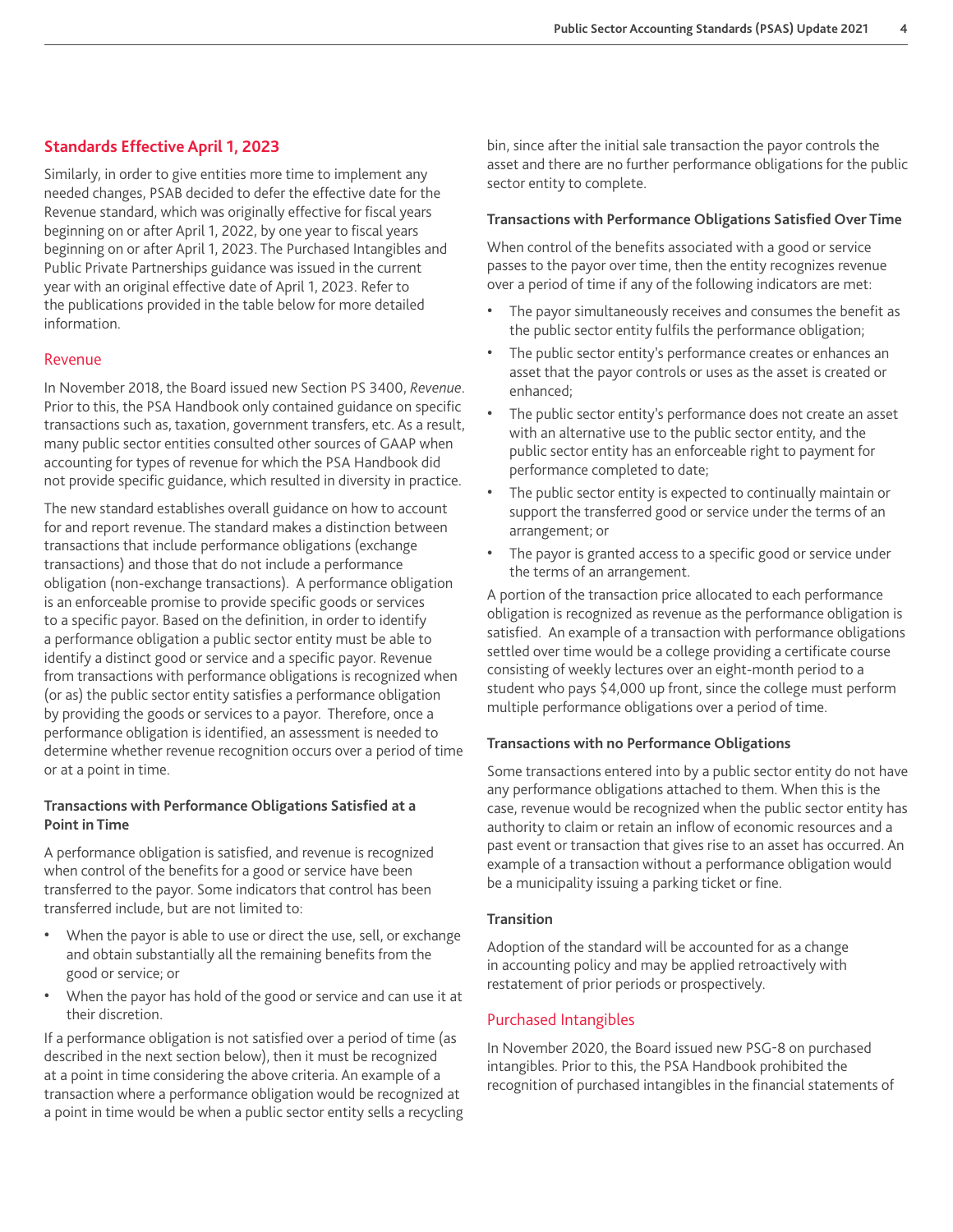public sector entities without the PS 4200 series of standards. The main highlights of this new Public Sector Guideline include:

- The definition of a purchased intangible, which are identifiable non-monetary economic resources without physical substance, acquired through an arm's length exchange transaction between knowledgeable, willing parties who are under no compulsion to act.
- Purchased intangibles are recognized as assets when they meet the definition of an asset and the general recognition criteria in Section PS 1000, *Financial Statement Concepts*. Look to Section PS 3210, *Assets*, for guidance on applying the asset definition.
- This Public Sector Guideline does not provide specific in-depth guidance on the accounting for purchased intangibles. Therefore, the following guidance should be followed when determining how to account for purchased intangibles.
	- The definition of an asset from Section PS 1000.
	- The guidance on the asset definition include in Section PS 3210.
	- The recognition, measurement, and disclosure concepts in Section PS 1000; and
	- The GAAP Hierarchy in Section PS 1150, Generally Accepted Accounting Principles. See above for the amendments already issued to the GAAP Hierarchy.
- Purchased intangibles are classified as non-financial assets.
- This Public Sector Guideline shall be applied retroactively or prospectively in accordance with Section PS 2120, A*ccounting Changes*.

The Board also amended Sections PS 1000, and Section PS 1201 to allow for the recognition of purchased intangibles and removed the disclosure requirements for unrecognized purchased intangibles as a result of the issuance on this new guideline.

#### Public Private Partnerships

An issue that was identified as a priority in PSAB's 2014 Project Priority Survey was accounting for public private partnerships. These types of arrangements are becoming more common across Canada as government entities look for new ways to finance capital projects, and authoritative guidance on how to account for them was needed. In April 2021, the Board issued new Section PS 3160, *Public Private Partnerships*. The main features of the new standard include:

#### **Scope**

• This section applies to public private partnerships between a public sector entity and a private sector partner for infrastructure-project delivery with risk allocation that provides for public sector control of the asset at any point during the arrangement and in which the private sector partner satisfies all the obligations required.

- The private sector partner is obligated to;
	- design, build, acquire or better new or existing infrastructure.
	- finance the transaction past the point where the infrastructure is ready for use; and
	- operate and/or maintain the infrastructure.

#### **Recognition**

- Where infrastructure is acquired or bettered through a public private partnership, it is recognized as an asset of the public sector entity when the public sector entity controls;
	- The purpose and use of the infrastructure.
	- Access to the future economic benefits and exposure to risks of the infrastructure asset; and
	- Significant residual interest in the infrastructure, if any, at the end of the public private partnership's term.
- At the same time that the infrastructure asset is recognized an offsetting liability is also recognized. The type of consideration provided to the private sector partner determines the type of liability that is recognized. This distinction will impact subsequent measurement of the liability.
	- Where the consideration is cash or another financial asset the public sector entity recognizes a financial liability (financial liability model).
	- Where the consideration is the granting of rights (such as the right to charge end users) the public sector entity recognizes a performance obligation (user-pay model).

#### **Initial Measurement**

- An infrastructure asset is initially recognized at cost. Where the cost of acquiring or constructing the infrastructure is both determinable and verifiable such as from a procurement process or contractual agreement, these amounts would be used to initially measure cost.
- Where the cost information is not readily determinable or verifiable, the cost is then equal to the estimate fair value of the asset at the transaction date.
- The offsetting liability is initially measured at the same value as the infrastructure asset less any amounts already paid to the private sector partner.

#### **Subsequent Measurement**

- The infrastructure would be accounted for similar to other assets and would be amortized over its useful life in a rational and systematic manner.
- The subsequent measurement of the liability will depend on the model used for initial measurement.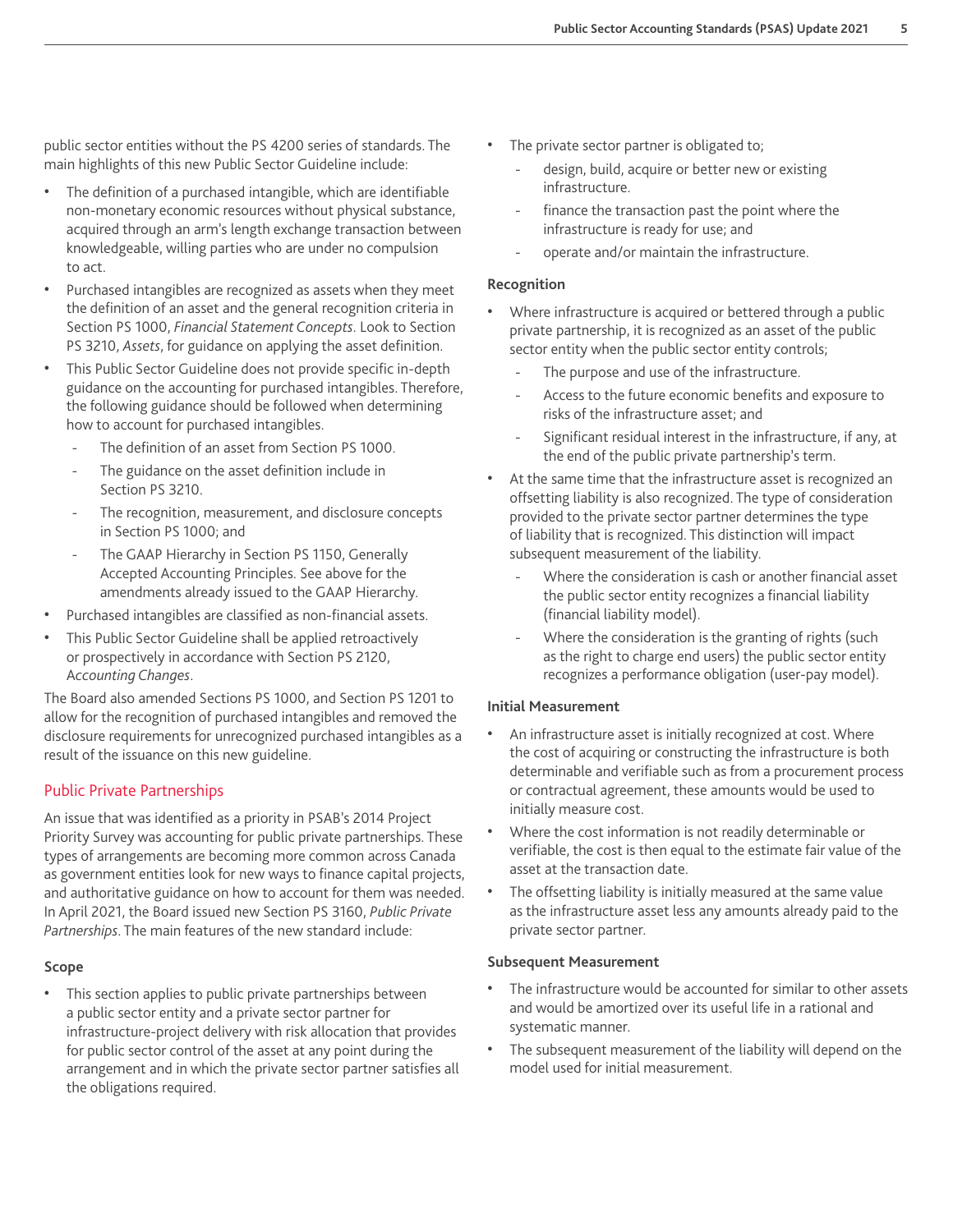- Under the financial liability model, the financial liability would be subsequently measured at amortized cost using the effective interest method.
- Under the user pay model the liability is subsequently reduced as revenue is recognized by the private sector partner based on the terms of the public private partnership arrangement.

#### **Transition**

- The section may be applied retroactively or prospectively as follows:
	- Prospective application is used for an infrastructure asset and related liability where control of the infrastructure asset arose on or after April 1, 2023.
	- Retroactive application is used with or without prior period restatement, for an infrastructure asset and related liability where control of the asset arose prior to April 1, 2023 and the asset and related liability have not been previously recognized.
	- Retroactive application is also used with or without prior period restatement, for an infrastructure asset and related liability where control of the asset arose prior to April 1, 2023 and where the asset and related liability were previously recognized and now require adjustment upon applying this new section.

| <b>Amendment/New Standard</b>                                                                                                                                            | <b>Resources</b>                                                                                         |
|--------------------------------------------------------------------------------------------------------------------------------------------------------------------------|----------------------------------------------------------------------------------------------------------|
| New Section PS 3400.<br>Revenue, on accounting for<br>overall revenue transactions<br>for which there is no specific<br>guidance elsewhere in the<br><b>PSA Handbook</b> | PSAB at a Glance: Section PS<br>3400, Revenue                                                            |
| New Section PSG 8,<br>Purchased Intangibles                                                                                                                              | PSAB at a Glance: PSG-8,<br>Purchased Intangibles                                                        |
| New Section PS 3160, Public<br>Private Partnerships                                                                                                                      | P3 Accounting: 1 New<br>$\bullet$<br>Standard, 2 Sectors, and the<br><b>Public-Private Repercussions</b> |
|                                                                                                                                                                          | PSAB at a Glance: Section<br>PS 3160, Public Private<br>Partnerships - Coming Soon!                      |

#### **The Future of PSAS**

The PSAB has completed a few projects that will greatly impact the future of standard setting in the PSA Handbook. The PSAB also has additional projects on the go which seek to greatly change the public sector standards to better meet stakeholder needs both now and in the future. Below are the projects that will impact the future of standard setting such as the International Strategy, as well as other projects on the go.

#### PSAB's Approach to International Public Sector Accounting **Standards**

While developing its 2017–2021 Strategic Plan, the Board determined it was the appropriate time to review its approach to International Public Sector Accounting Standards (IPSAS). The Board's approach was to influence the development of IPSAS. However, IPSAS has become a more robust framework over the past few years and some other countries are now adopting or adapting IPSAS for their own use. As a result, the Board decided it should evaluate whether the time and resources spent developing Canadian specific public sector standards is still adding the right level of value and is in the public interest.

The Board issued Consultation Papers in May 2018 and 2019 to obtain feedback on the criteria that would be used to make the decision and on the four options that were under consideration for the international strategy. The four options were:

- Option 1 Retain status quo:
- Option 2 Adapt IPSAS principles when developing future standards:
- Option 3 Adopt IPSAS except when departure is permitted:
- Option 4 Adopt IPSAS with no exceptions:

The Board reviewed the feedback provided on these Consultation Papers and decided the best way forward at this point in time is Option 2 – adapt IPSAS principles when developing future standards. This approach will apply to all new projects beginning on or after April 1, 2021. As mentioned above The Board has amended Section 1150, *Generally Accepted Accounting Principles* to clarify the GAAP Hierarchy to include the IPSAS as the first accounting framework to consult.

The Board developed criteria that will be used for amending IPSAS principles on future projects to better fit the needs of Canadian stakeholders. The Board will amend a principle in an IPSAS standard if it is contrary to PSAB's conceptual framework, or where PSAB finds the IPSAS principle is not appropriate for application in Canada based on the Canadian public interest. Where PSAB has deviated from IPSAS principles in the development of a standard, reasons for the deviation will be documented in the Basis for Conclusions document.

The Board is currently applying this approach to the development of proposed Section PS 3251 on employee benefits, see below for more information on this project.

#### PSAB's Draft 2022 – 2027 Strategic Plan

The Board sets out strategic plans to provide broad objectives that will guide them in achieving their public interest mandate. The Board is undertaking this project to develop the Strategic Plan. In May 2021, the Board issued a Consultation Paper seeking comments on the Draft Strategic Plan which will cover the years 2022 to 2027. The Strategic Plan is broken down into three major areas where work will be completed: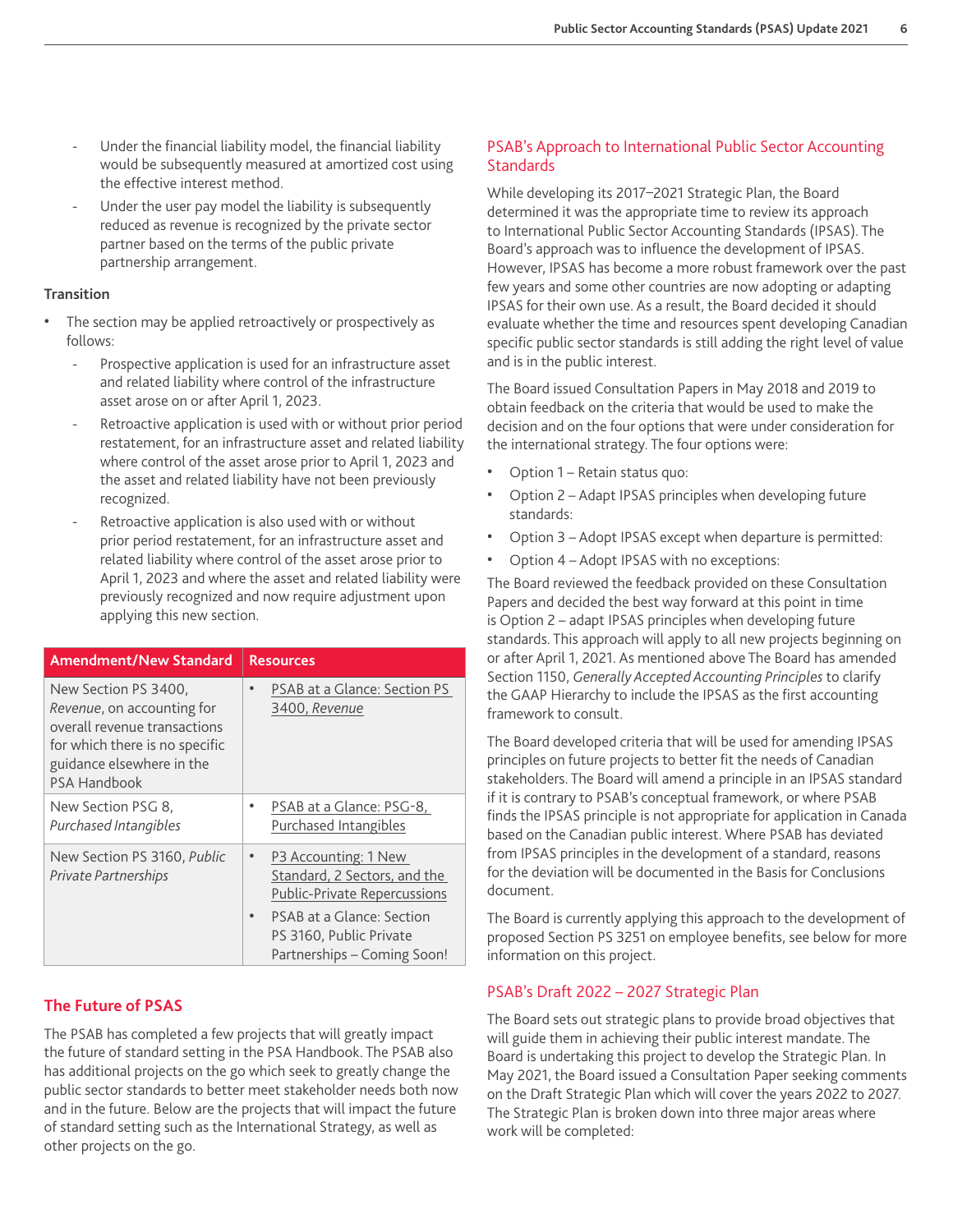- Develop relevant and high-quality accounting standards
	- Continue to develop relevant and high-quality accounting standards in a timely and responsive manner to support a well-functioning Canadian public sector and a strong Canadian economy.
	- Refine and enhance our development processes be exploring varied project governance models outside of the use of traditional task forces to promote flexibility and adaptability.
	- Implement the new International Strategy.
- Enhance and strengthen relationships with our stakeholders
	- Proactively engage and effectively communicate with our stakeholders. Establishing expert panels, focus groups and advisory committees to help solicit stakeholder feedback.
	- Increase engagement with Indigenous Governments as it is understood that Indigenous Government stakeholders are under-represented within the standard setting process.
	- Explore the use of customized reporting. Using the new Reporting Model as a benchmark, continue to explore the application of a customized reporting approach.
- Enhance and strengthen relationships with other standard setters.
	- Strengthen relationships with the IPSASB to collaborate on and influence the development of IPSAS. Reviewing IPSASB meeting notes to provide briefing notes to Canadian representatives, submitting and encouraging Canadian stakeholders to submit PSAB comments to IPSASB documents for comments.
	- Continue to work together with the IASB, the AcSB, and the AASB. This will include staying informed and up to date on their standard setting activities and, collaborating on responses to relevant documents for comment.
- Support forward-looking accounting and reporting initiatives.
	- Support and encourage ESB reporting in the Canadian public sector by ensuring ESB themes are considered a part of current and future standard setting.
	- Consider developing Canadian-specific ESG reporting guidance such as non-authoritative disclosure guidance on climate or guidance on reporting. Monitor the potential for a new sustainability standard setting Board to be established by the IFRS foundation and consider leveraging that Boards work.
	- Stay engaged in other forward-looking areas of financial reporting.

The Consultation Paper closed for comment on October 6, 2021 and the Board is deliberating feedback to decide on next steps.

#### Exposure Draft – Employment Benefits

A project on employee benefits was identified as a top priority in PSAB's 2014 Project Priority Survey. The project was needed as

new types of pension plans have been introduced and there have been changes in the related accounting concepts since existing Sections PS 3250, *Retirement Benefits*, and Section PS 3255, *Post-employment Benefits, Compensated Absences and Termination Benefits*, were issued many years ago. The plan is to issue new Section PS 3251, *Employee Benefits* to replace the two existing sections.

The Board issued an Exposure Draft in July 2021 highlighting the new Section PS 3251. The Board created the Exposure Draft using principles taken from IPSAS 39, Employee Benefits as the starting point. The principles were amended if they were contrary to PSAB's conceptual framework or not appropriate for application in Canada based on the Canadian public interest. The key proposed changes include:

- For Deferral Provisions
	- For actuarial gains and losses, the deferral and amortization approach would no longer be used.
	- Revaluations of the net defined benefit liability (asset) which, include actuarial gains and losses are recognized immediately on the statement of financial position within the accumulated other component of net assets.
	- These revaluations would not be reclassified to surplus or deficit in a subsequent period.
	- Plan assets would be measured at market value.
- The Discount Rate
	- The discount rate used would depend on the funding status of the plan.
	- For a fully funded plan where the projected balance of plan assets exceeds projected benefit payment obligations for all project periods, the discount rate used would be the expected market-based return on plan assets.
	- For an unfunded plan where the projected balance of plan assets does not exceed projected benefit payment obligations for any projected period, the discount rate used would be the provincial governments bond rates.
	- Lastly, for partially funded plans where the projected balance of plan assets exceeds projected benefit periods for fewer than all projected periods, the discount rate would be a single discount rate that reflects the fully funded rate for periods where the balance of plan assets is projected to be greater than or equal to projected benefit payments and the unfunded rate for all other periods.
- Additional proposed changes include
	- The net interest on the net defined benefit liability (asset) would be determined by multiplying the net defined benefit liability (asset) by the rate used to discount the post employment benefit obligation.
	- Minor modifications to the guidance for joint defined benefit plans including changing legal terminology to accounting terminology and directing entities to use multiemployer plan guidance.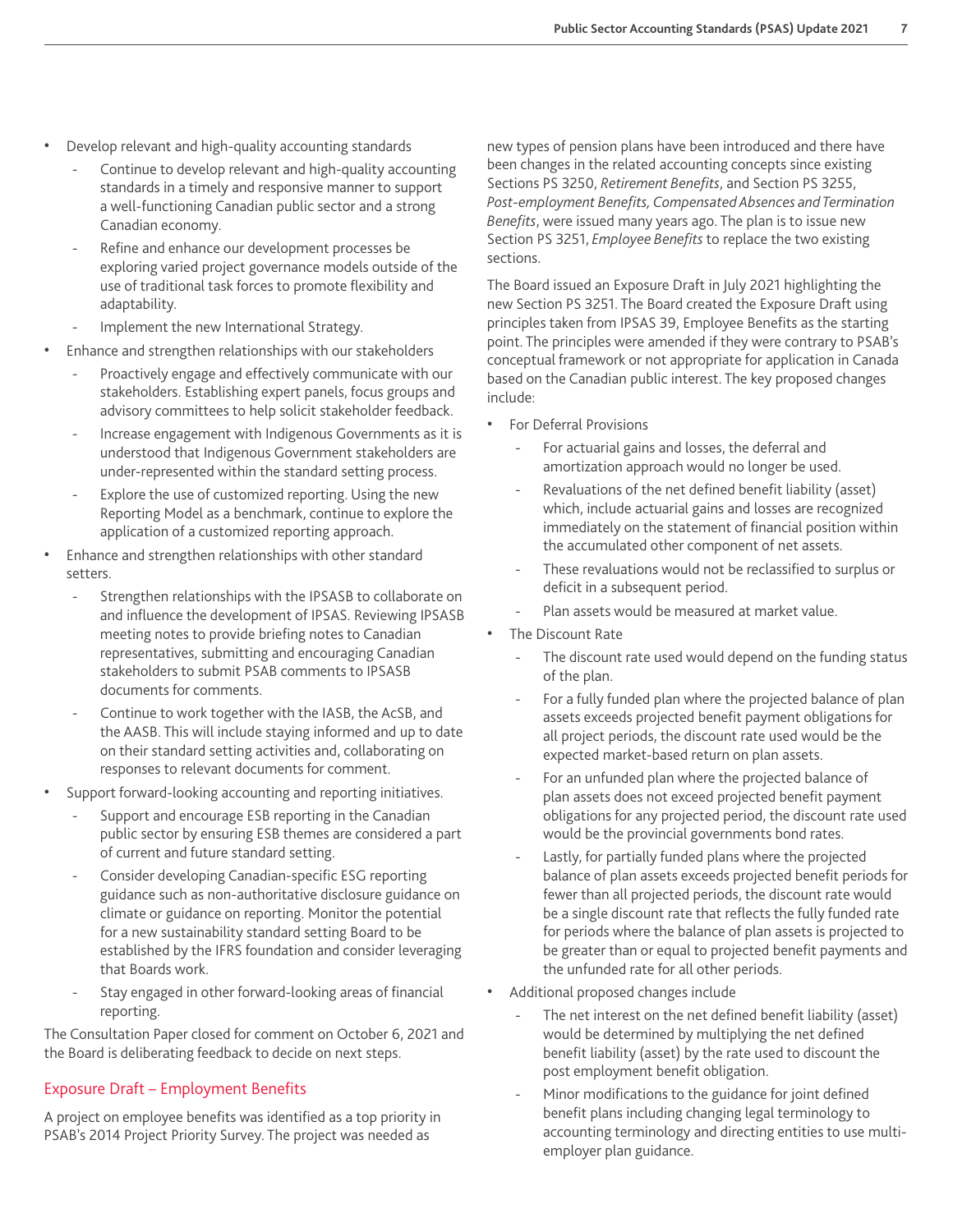The new standard would have an effective date of April 1, 2026 and would require retroactive transition. The Board is seeking feedback on the proposal and stakeholders are encouraged to respond to the Exposure Draft, which can be accessed [here](https://www.frascanada.ca/en/public-sector/documents/exposure-draft-employee-benefits), by November 25, 2021. The Board will review all feedback received by the deadline and determine next steps.

#### Exposure Draft – The Conceptual Framework for Financial Reporting in the Public Sector

In 2010, the Board decided to undertake a project to review the conceptual framework for the PSA Handbook to ensure it is still relevant and that it properly reflects and is grounded in the public sector environment. The Board issued three Consultation Papers from 2011 to 2015 and a Statement of Concepts in May 2018. The Board used the feedback from those to develop an Exposure Draft in January 2021 on a revised conceptual framework. The Exposure Draft proposes replacing the existing conceptual framework, which consists of Section PS 1000, *Financial Statement Concepts*, and Section PS 1100, *Financial Statement Objectives*, with a revised conceptual framework that would include 10 chapters:

- Introduction to the Conceptual Framework this chapter will define the conceptual framework and outline the needs and objectives.
- Characteristics of Public Sector Entities This chapter will build upon and replace Appendix A, Unique Characteristics of Government. Identifying the characteristics of public sector entities will result in concepts and standards appropriate to the public sector.
- Financial Reporting Objective This chapter will identify the primary users as the public and its elected or appointed representatives. It will also identify the financial reporting objectives as the need to provide information for accountability purposes and the broad financial reporting accountabilities.
- Role of Financial Statements This chapter will create a link between financial reporting and financial reporting in financial statements.
- Financial Statement Foundations This chapter will clearly identify the foundations that currently underlie the existing conceptual framework.
- Financial Statement Objectives This chapter will build upon and revise the objectives of Section PS 1100.
- Financial Statement Information Qualitative Characteristics and Related Considerations – This chapter will establish the qualitative characteristics of financial information and considerations for including this information in the financial statements.
- Elements of Financial Statements This chapter will define the four elements in the financial statements: assets, liabilities, revenues, and expenses.
- Recognition and Measurement in Financial Statements This chapter will cover the general recognition and measurement

criteria, the concepts here will remain unchanged from the existing conceptual framework.

• Presentation Concepts for Financial Statements – The PSAB felt that some of the concepts in Section PS 1201 should be moved or mentioned in the conceptual framework. This chapter will include these, as well as new presentation concepts to promote the preparation of understandable financial statements.

The Exposure Draft also proposes moving the recognition exclusions related to: natural resources and crown lands that have not been purchased, developed and inherited intangibles, and works of art and historical treasures, from the conceptual framework and instead include them in the new proposed Section PS 1202 descried below. The Exposure Draft closed for comment on June 30, 2021 and the Board is currently deliberating feedback received from stakeholders that responded and will decide next steps.

#### Exposure Draft – Consequential Amendments Arising from the Proposed Conceptual Framework

The PSAB issued this Exposure Draft at the same time as it released the above Exposure Draft on the conceptual framework. As a result of the issuance of the proposed conceptual framework the PSAB is proposing to amend the PSA Handbook to be consistent with the conceptual framework. The main consequential amendments will impact:

- The withdrawal of the existing conceptual framework and removing any references to the existing conceptual framework from the PSA Handbook.
- Amendments to various standards for references to the term's measurement uncertainty, service capacity, reliability, and materiality.
- Amendments to Section PS 3200, *Liabilities* and Section PS 3210, *Assets*.
- Amendments to Section PS 2100, *Disclosure of Accounting Policies* to consider emerging technology in the displaying of information in the notes.
- Amendments to Section PS 3400, *Revenue*, for refinements to the definition of revenue.
- Amendments to the Introduction to Public Sector Accounting Standards to recognize the new conceptual framework.

Many other minor amendments could be made to the PSA Handbook as a result of the proposed conceptual framework. The Exposure Draft closed for comment on June 30, 2021 and the Board is currently deliberating feedback received from stakeholders that responded and will decide on next steps.

#### Exposure Draft – Financial Statement Presentation Proposed Section PS 1202

The PSAB considered the relative merits of many reporting models and the inputs from stakeholders and is proposing the issuance of a new Section PS 1202 which will build upon Section PS 1201, *Financial Statement Presentation* to better respond to the need for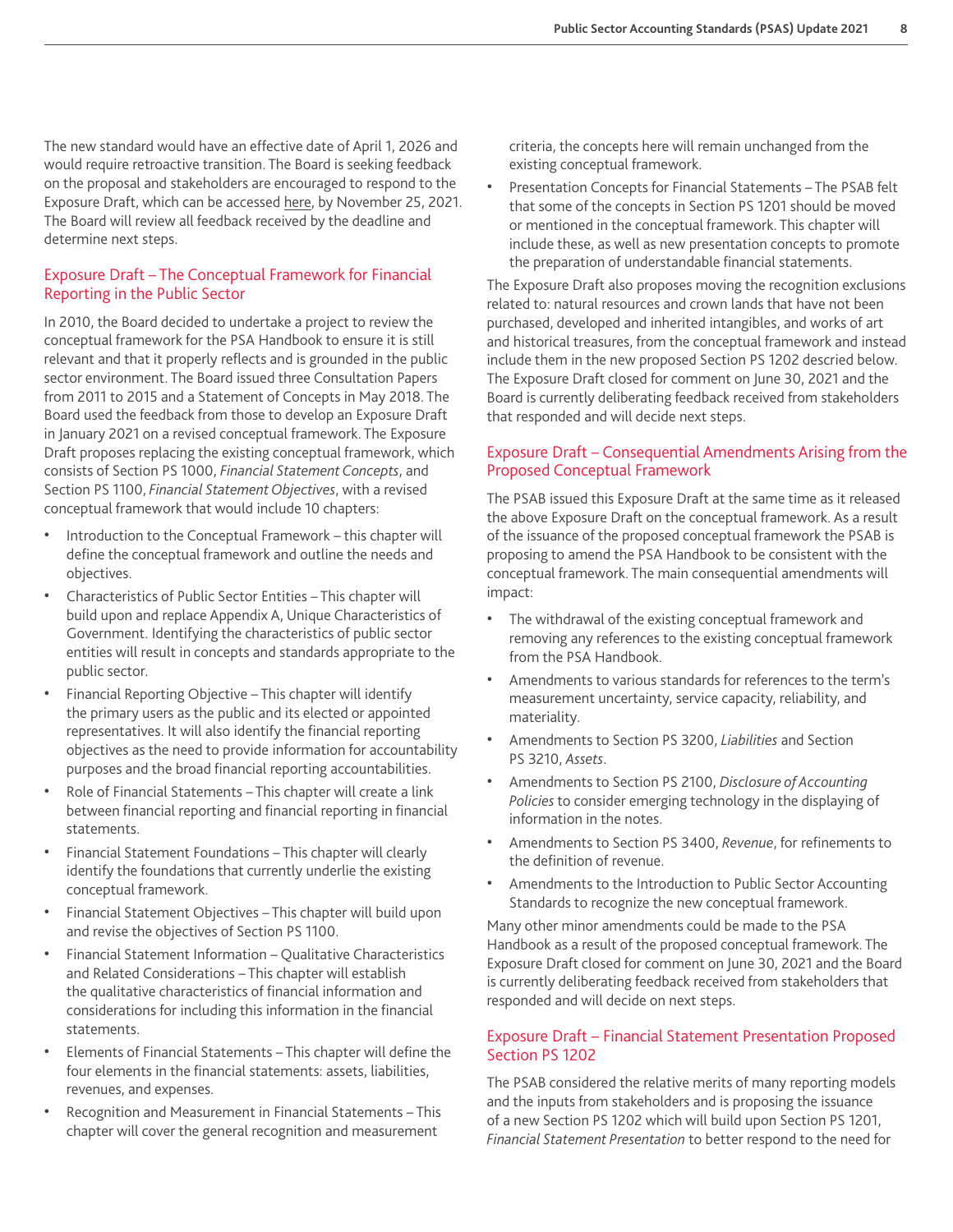understandable financial statements. The proposed reporting model would consist of:

- A statement of financial position Changes are being proposed to this statement to relocate the net debt indicator to its own statement (see below), and separate liabilities into financial and non-financial categories. The statement will be restructured to present total assets, then total liabilities to arrive at the net assets or net liabilities indicator and this will cause the addition of the net assets, or net liabilities component.
- A statement of net financial assets or net financial liabilities This is a new statement that would display a revised calculation of net financial liabilities. A net financial asset position means there are financial assets to provide services in the future and to settle future financial liabilities. A net financial liability position means there is a need for additional financial assets to aid in settling past financial liabilities, it reflects the entities ability to finance activities, provide services or settler financial liabilities in the future.
- A statement of operations There are no proposed changes to this statement form what is currently required under existing Section PS 1201.
- A statement of changes in net assets or net liabilities This is a new statement and will show a reconciliation between the opening and closing balances of net assets or net liabilities. This statement will allow the entity to be transparent about which revenues and expenses are recognized in surplus or deficit and those that are recognized directly in a component of net assets or net liabilities.
- A statement of cash flow The Board is proposing separating financing activities from other items on the cash flow. This will allow the statement to highlight net cash before financing activities to show whether all of an entities other activity combined resulted in the need to raise cash through financing activities.
- Accompanying notes and schedules.

The Exposure Draft is also proposing the addition of new budget requirements. These new budget requirements include presenting budget figures using the same basis of accounting and following the same accounting principles as actual figures, an acknowledgement on the face of the statements where budget information is not prepared or approved and allowing entities to present amended and approved budget figures.

The new standard would have an effective date of April 1, 2024. The Exposure Draft closed for comment on June 30, 2021. The Board will review the feedback received by the deadline and determine next steps.

#### Exposure Draft – Consequential Amendments Arising from Financial Statement Presentation, Proposed Section PS 1202

The Board also released an accompanying Exposure Draft to the above on New Section PS 1202 to highlight the consequential amendments that are being proposed to various sections to

ensure they are consistent with the proposed reporting model. The proposed consequential amendments would include:

- The withdrawal of Section PS 1201, *Financial Statement Presentation*.
- Amending various standards for references to the withdrawn Section PS 1201.
- Amending references to various items throughout the PSA Handbook, including references to net debt, changes in net debt, and the statement of remeasurement gains and losses.
- Introducing the terms financial instrument assets and financial instrument liabilities.
- Recognizing financial liabilities and non-financial liabilities and acknowledging the components of net assets and net liabilities; and
- The introduction of new effective dates and transitional provisions relating to these proposed changes.

The Exposure Draft closed for comment on June 30, 2021 and the Board is currently deliberating feedback received from stakeholders that responded and will decided on next steps.

#### Consultation Paper – Government Not-for-Profits

While developing its 2017-2021 Strategic Plan, the Board signalled its intent to assess the specific needs of government not-for-profit organization (GNFPO) stakeholders and to assess if there is a need for some public sector accounting standards to apply differently to this particular group. The Board issued a Consultation Paper in May 2019 seeking stakeholder feedback on:

- The future trends in the GFNPO sector and their impact on financial reporting;
- Any additional significant GNFPO financial reporting concerns not already captured in the Consultation Paper;
- Whether there should be uniform accounting and financial reporting between governments and GNFPOs;
- Whether it would be beneficial for all GFNPOs to use the same financial reporting standards; and
- Whether financial statement users would benefit from having all not-for-profit organizations (NFPO), including both public sector and private sector NFPOs, within each subsector present comparable financial information.

The Board reviewed the feedback received on this first Consultation Paper and in January 2021 the Board issued a second Consultation Paper on this strategy. The main points of the Consultation Paper include:

- The Board is proposing three options for the GNFP Strategy
	- Option 1: Status quo continue with the existing set of standards allowing GNFPOs to apply PSAS with or without the PS 4200 series.
	- Option 2: Incorporate the PS 4200 Series into the PSAS handbook with potential customizations – review and amend the PS 4200 series where appropriate and include it